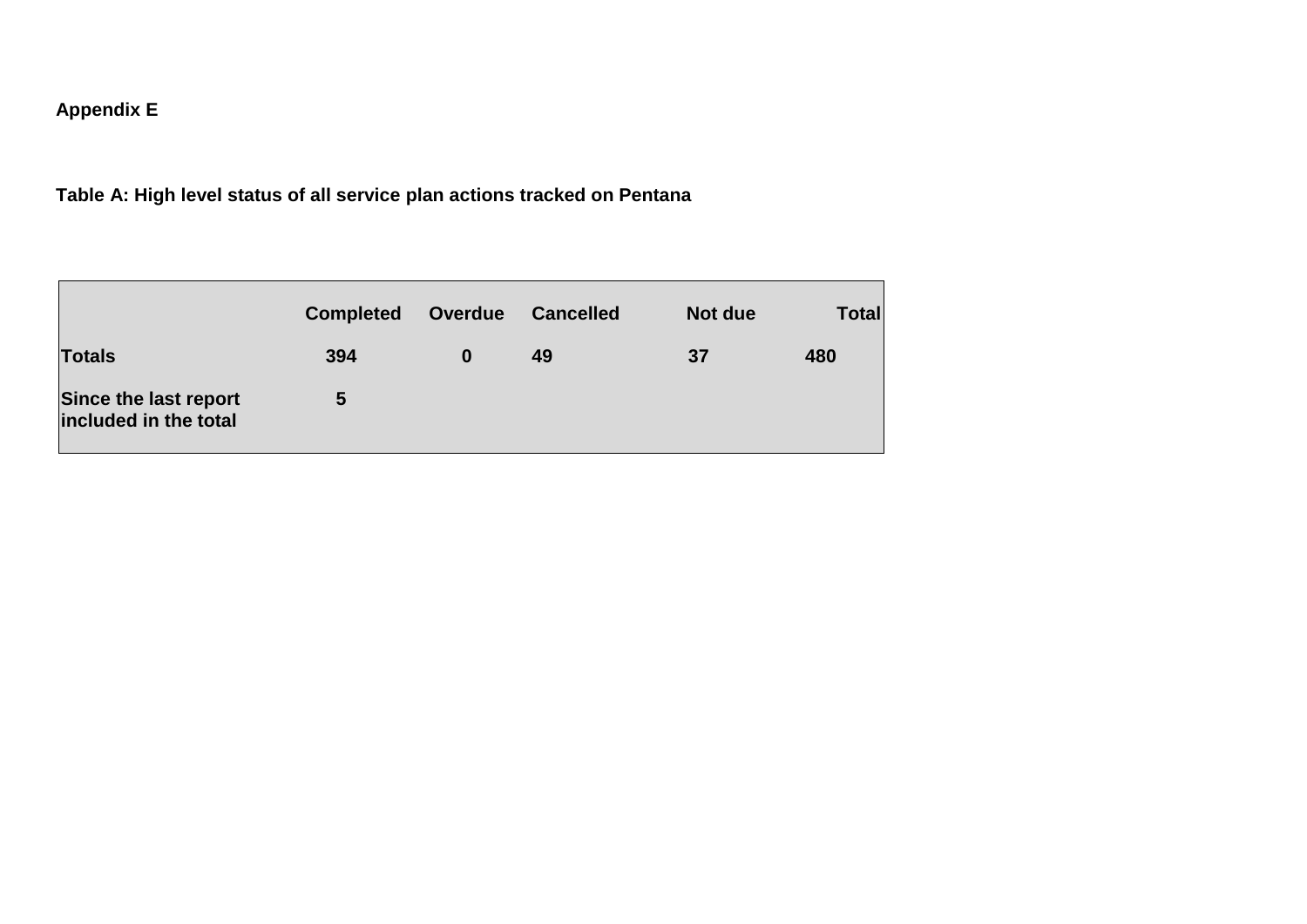## **Table B: Service plan actions that have been cancelled authorised by SMT**

| <b>Action</b>                                     | Reason                                                                                                                                                              |
|---------------------------------------------------|---------------------------------------------------------------------------------------------------------------------------------------------------------------------|
| P SS 08 19/20 Affordable Housing Supplementary    | 20-Jul-2020 This action duplicates P 07d 15/16.                                                                                                                     |
| <b>Planning Document.</b>                         | Deletion requested.                                                                                                                                                 |
| P SS 09 19/20 Green Infrastructure Supplementary  | 20-Jul-2020 This action duplicates P 07d 15/16.                                                                                                                     |
| <b>Planning Document</b>                          | Request deletion of this action.                                                                                                                                    |
| OS Crem 05 17/18 Extension to crematorium gardens | 17-Jul-2020 Land owner not willing to sell land at 106 award level. Funds available for any garden use.<br>Request this action is amalgamated with OS Crem 04 17/18 |

## **Table C: Service Plan Actions (5) completed**

| <b>Action</b>                                                                                             | <b>Closure Note</b>                                                                                                                                                                                                 | <b>Due Date</b> | <b>Completed Date</b> |
|-----------------------------------------------------------------------------------------------------------|---------------------------------------------------------------------------------------------------------------------------------------------------------------------------------------------------------------------|-----------------|-----------------------|
| CE ED 01 17/18 Establish appropriate partnership structures<br>to deliver Barnstaple development projects | Barnstaple Regeneration Board established with supporting officer<br>group                                                                                                                                          | 31-Oct-2019     | l26-Feb-2020          |
| ICE ED 01 18/19 North Devon Growth - Post 2031 Establish<br>a Plan for Growth                             | Actions carried forward into 2019/20 service plan                                                                                                                                                                   | 30-Apr-2021     | 26-Feb-2020           |
| CE P 03 17/18 Introduce software to track CIL and s106<br>payments                                        | Software has been implemented, however, work to continue on<br>process review of S106 management across the Council.                                                                                                | 31-Jan-2020     | 01-Mar-2020           |
| OS PARK 02 19/20 Replace Handheld or install RIALTO<br>software on to smartphones                         | All mobile devices now have Rialto software installed & are being<br>tested w/c 7th Oct. It is planned to go fully live w/c 14th Oct & will form<br>part of the handover to the new Parking Mgr on Tuesday 8th Oct. | 31-Jul-2019     | 25-Feb-2020           |
| OS W&R 06 19/20 Increase O Licence Capacity                                                               | Steve Howlett completed an application to increase our fleet size from<br>48 to 61.                                                                                                                                 | 31-Dec-2019     | 22-Jan-2020           |
|                                                                                                           | On Tuesday 14th Jan 2020 we attended a hearing with the Traffic<br>Commissioner, where our application was agreed.                                                                                                  |                 |                       |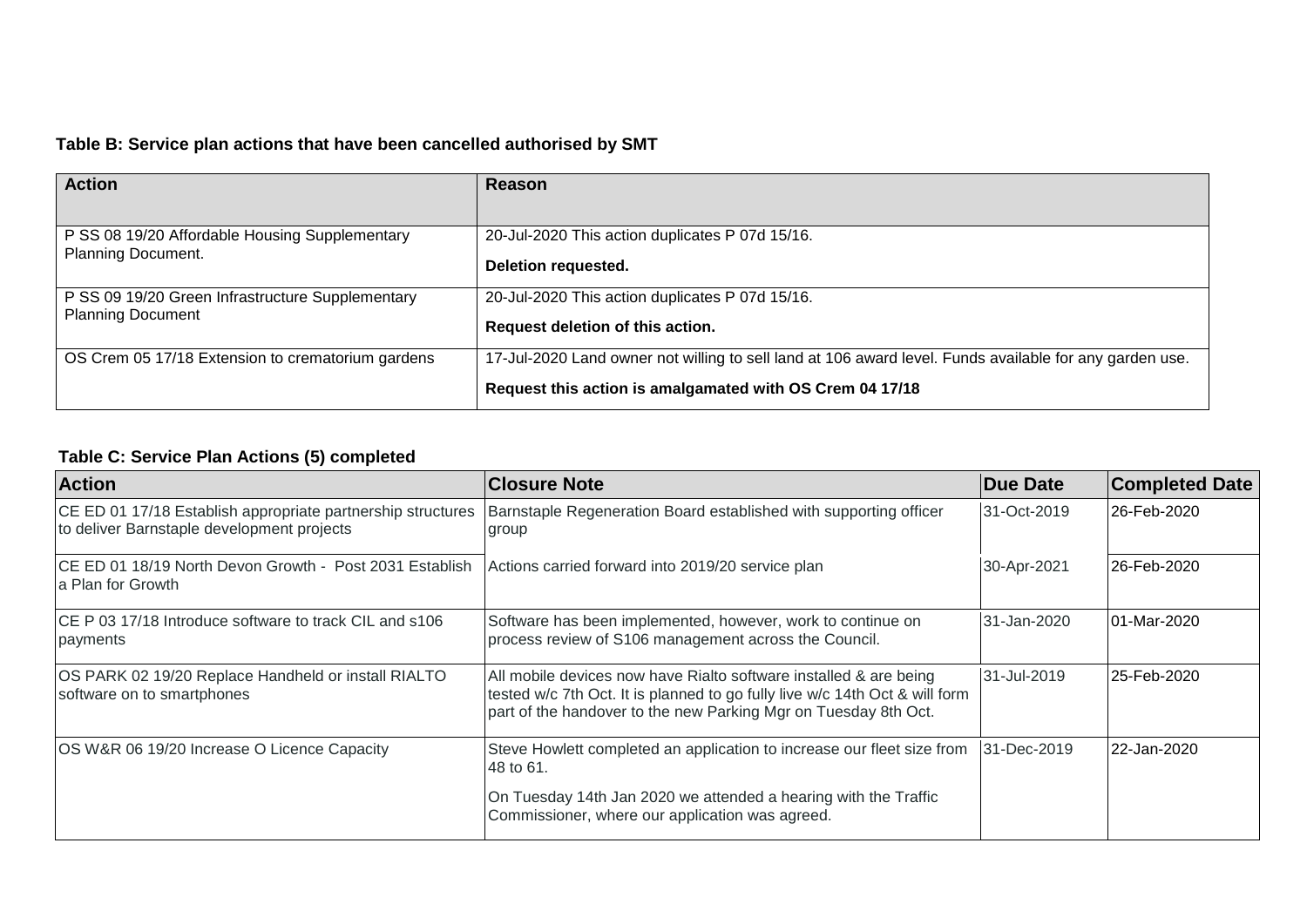| <b>HoS</b>                        | Code                                                                                                                                                   | <b>Description</b>                                                                                                                                                                                     | <b>Current due</b><br>date | <b>Revised due</b><br>date request | Reason & (if applicable Officer) requesting this<br>change                                                                                                                                                                                             |
|-----------------------------------|--------------------------------------------------------------------------------------------------------------------------------------------------------|--------------------------------------------------------------------------------------------------------------------------------------------------------------------------------------------------------|----------------------------|------------------------------------|--------------------------------------------------------------------------------------------------------------------------------------------------------------------------------------------------------------------------------------------------------|
| <b>Ken Miles</b>                  | <b>C&amp;C C&amp;C 01</b><br>19/20 Review the<br>Design Print and<br>Post service                                                                      | A review to establish<br>the impact on the<br>service of several new<br>paper-free systems<br>being implemented<br>which are likely to<br>significantly affect the<br>amount of printing<br>needed.    | 31-Mar-2020                | 30-Sept-2020                       | 15-Jul-2020 Most research now complete but some<br>actions outstanding. Request extension to end of<br>September 2020 in light of Covid.                                                                                                               |
| <b>Ken Miles</b>                  | C&C L 03 19/20<br>Regulators' Code<br>(came into effect<br>6th April, 2014)<br>Was CSS 03<br>15/16 transferred<br>from EH&H<br>2015/16 Service<br>Plan | Executive approval of a<br><b>Corporate Enforcement</b><br>Strategy and Policy. A<br>review of service<br>specific policies against<br>the new framework.                                              | 31-Jul-2019                | 31-Apr-2021                        | 17-Jul-2020 This complex and extensive piece of work is<br>to be moved forward with the involvement of additional<br>resources.<br>Request revised due date: 30th April 2021                                                                           |
| <b>Michael</b><br><b>Tichford</b> | CE ED 04 18/19<br>Coastal & Rural<br>Economic<br>projects                                                                                              | Facilitated development<br>and delivery of coast<br>and rural economic<br>projects:<br>* Fremington Quay<br>Pottery<br>* South Molton Food<br>Village<br>* Tarka Trail website<br>* Ilfracombe signage | 31-Mar-2020                | 31-Mar-2021                        | 17-Jul-2020 The only project still 'live' is the South Molton<br>Food Centre – and this is currently on hold due to other<br>initiatives coming forward that might mitigate the need for<br>that project.<br>Request revised due date: 31st March 2021 |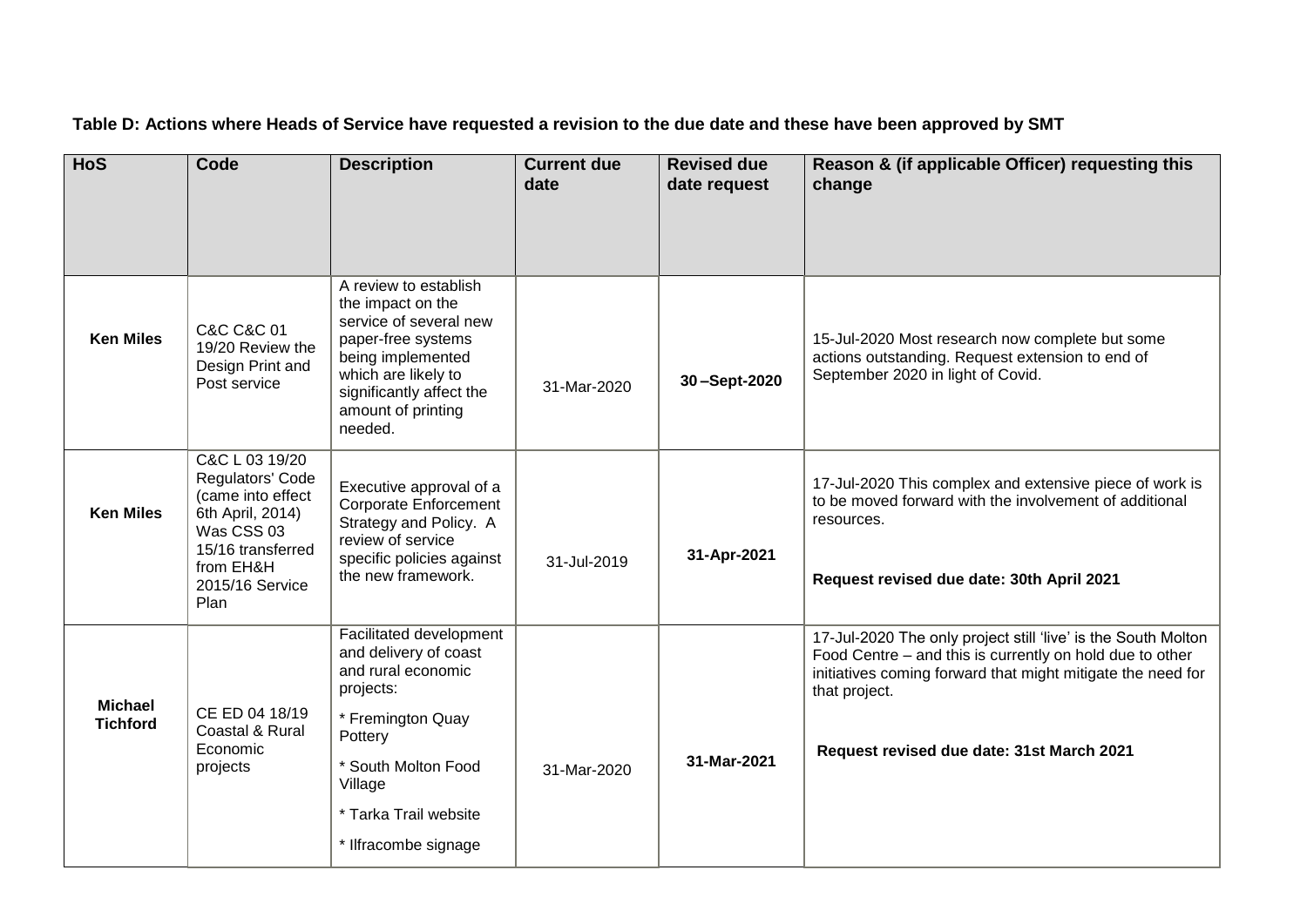|                                   |                                                                                                                                                         | * Ilfracombe Market<br>Arches                                                                                                                                                                                                                                                          |             |             |                                                                                                                                                                                                                                                                                                                                                                                                                                                                                                                                                                                                                                                                                                                                                                                                                                                                              |
|-----------------------------------|---------------------------------------------------------------------------------------------------------------------------------------------------------|----------------------------------------------------------------------------------------------------------------------------------------------------------------------------------------------------------------------------------------------------------------------------------------|-------------|-------------|------------------------------------------------------------------------------------------------------------------------------------------------------------------------------------------------------------------------------------------------------------------------------------------------------------------------------------------------------------------------------------------------------------------------------------------------------------------------------------------------------------------------------------------------------------------------------------------------------------------------------------------------------------------------------------------------------------------------------------------------------------------------------------------------------------------------------------------------------------------------------|
| <b>Ken Miles</b>                  | CE HR 01 19/20<br>Employee<br>Wellbeing<br>Strategy                                                                                                     | Report to SMT                                                                                                                                                                                                                                                                          | 30-Sep-2019 | 30-Apr-2021 | 20-Jul-2020 Extension of Time Request: April 2021 due<br>to C-19 taking priority.                                                                                                                                                                                                                                                                                                                                                                                                                                                                                                                                                                                                                                                                                                                                                                                            |
| <b>Michael</b><br><b>Tichford</b> | CE P 02 18/19<br>Consider<br>opportunities for<br>closer internal<br>integrations of<br>activities between<br>Planning and<br>other Council<br>services | Consider opportunities<br>for the closer integration<br>of activities undertaken<br>by SP&D Service and<br>other Council services<br>(for example, planning<br>enforcement and other<br>regulatory interventions,<br>POCA, housing,<br>economic development<br>and planning functions. | 31-Mar-2020 | 31-Mar-2022 | 20-Jul-2020 Workload in planning enforcement, which<br>has been the primary focus during the first phase of this<br>work, and Covid-19 disruption have meant that the work<br>has not progressed as planned. In addition the whole<br>planning team has been involved in implementing a new<br>software suite. There are clear benefits to be gained from<br>collaborative working on regulatory services and from<br>sharing data, however, it has proved difficult to add<br>management and delivery of the project to already busy<br>operational teams and this constraint is expected to<br>continue. This would be an ongoing piece of<br>transformation work that needs to be seen in the context<br>of other programmes within the Council and not be the<br>responsibility of one service, but the transformation board.<br>Revised due date request: 31 March 2022 |
| <b>Michael</b><br><b>Tichford</b> | CE P 07 17/18<br>Complete review<br>of business<br>processes to<br>ensure external<br>customer focus.                                                   | Work has been<br>substantially completed<br>on reviewing core<br>business activities with<br>associated training<br>notes. However, a<br>further review is now<br>required to demonstrate<br>specific engagement<br>with the customer.                                                 | 30-Sep-2019 | 31-Dec-2021 | 20-Jul-2020 Revised due date requested: 31 December<br>2021                                                                                                                                                                                                                                                                                                                                                                                                                                                                                                                                                                                                                                                                                                                                                                                                                  |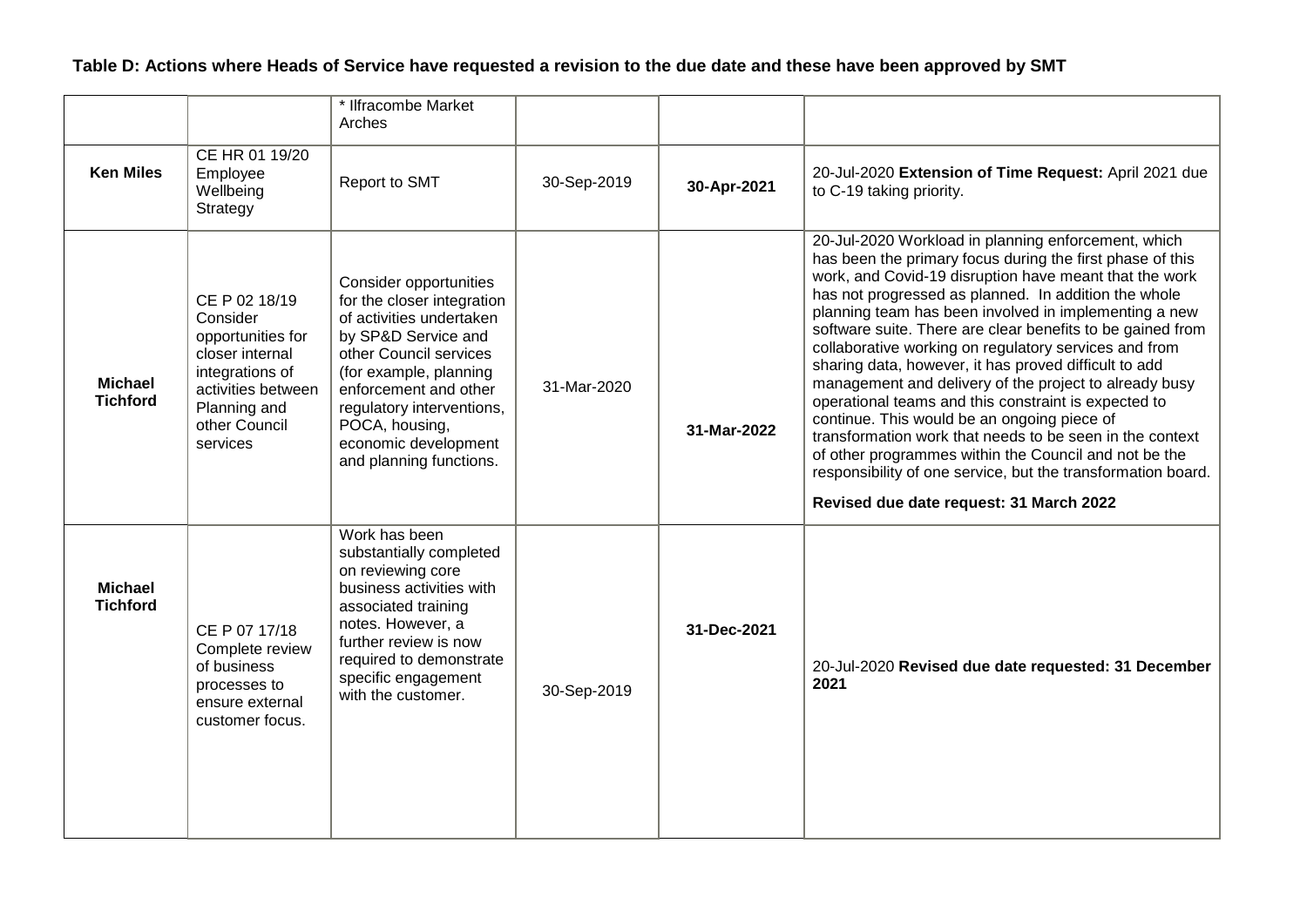| <b>Michael</b><br><b>Tichford</b> | CE PM 01 17/18<br>Plan for improved<br>use of Pannier<br>Market space and<br>environment | 2018/19 SP: Title<br>revised to "Review<br>landholding in and<br>around pannier market<br>(offices, toilets. Corn<br>Exchange, cafe. Market<br>Street toilets.<br>Slaughterhouse. Youth<br>House and develop<br>options. Link with<br>Review Operating<br>model for Pannier<br>Market."<br>2017/18: Assess<br>current condition and<br>usage of spaces.<br>Understand demand<br>and opportunities.<br>Liaise with adjacent<br>landowners/lessees.<br>Develop plan around<br>site with income<br>potential. | 31-Mar-2020 | 31-Dec-2021 | 20-Jul-2020 Revised due date requested: 31 December<br>2021                                                                                                                                                                                     |
|-----------------------------------|------------------------------------------------------------------------------------------|------------------------------------------------------------------------------------------------------------------------------------------------------------------------------------------------------------------------------------------------------------------------------------------------------------------------------------------------------------------------------------------------------------------------------------------------------------------------------------------------------------|-------------|-------------|-------------------------------------------------------------------------------------------------------------------------------------------------------------------------------------------------------------------------------------------------|
| <b>Michael</b><br><b>Tichford</b> | ED 11 15/16<br><b>Water Sports</b><br>Centre,<br><b>Ilfracombe</b>                       | 1. Development of oven<br>ready, consented<br>project.<br>2. Secure gran funding<br>and commercial income<br>to deliver.<br>3. Business case<br>required if NDC<br>financial input required.                                                                                                                                                                                                                                                                                                               | 31-Dec-2019 | 31-Mar-2021 | 20-Jul-2020 The Council are awaiting on a request for<br>funding from the LEP to cover the shortfall to enable the<br>build to go ahead. All other consents are now in place.<br>Request revised due date: 31st March 2021                      |
| Jeremy Mann                       | EH&H 05 17/18<br>Establish<br>Selective<br>Licensing in<br>Ifracombe (Part 3             | Business case required<br>(Fire case model).                                                                                                                                                                                                                                                                                                                                                                                                                                                               | 31-Dec-2019 | 31-Dec-2020 | 22-Jul-2020 The appropriateness of this intervention<br>needs to be reviewed in light of the need to pursue a<br>COVID-19 recovery which impacts on the wider<br>community. The indirect and direct impacts of the<br>pandemic are set out in : |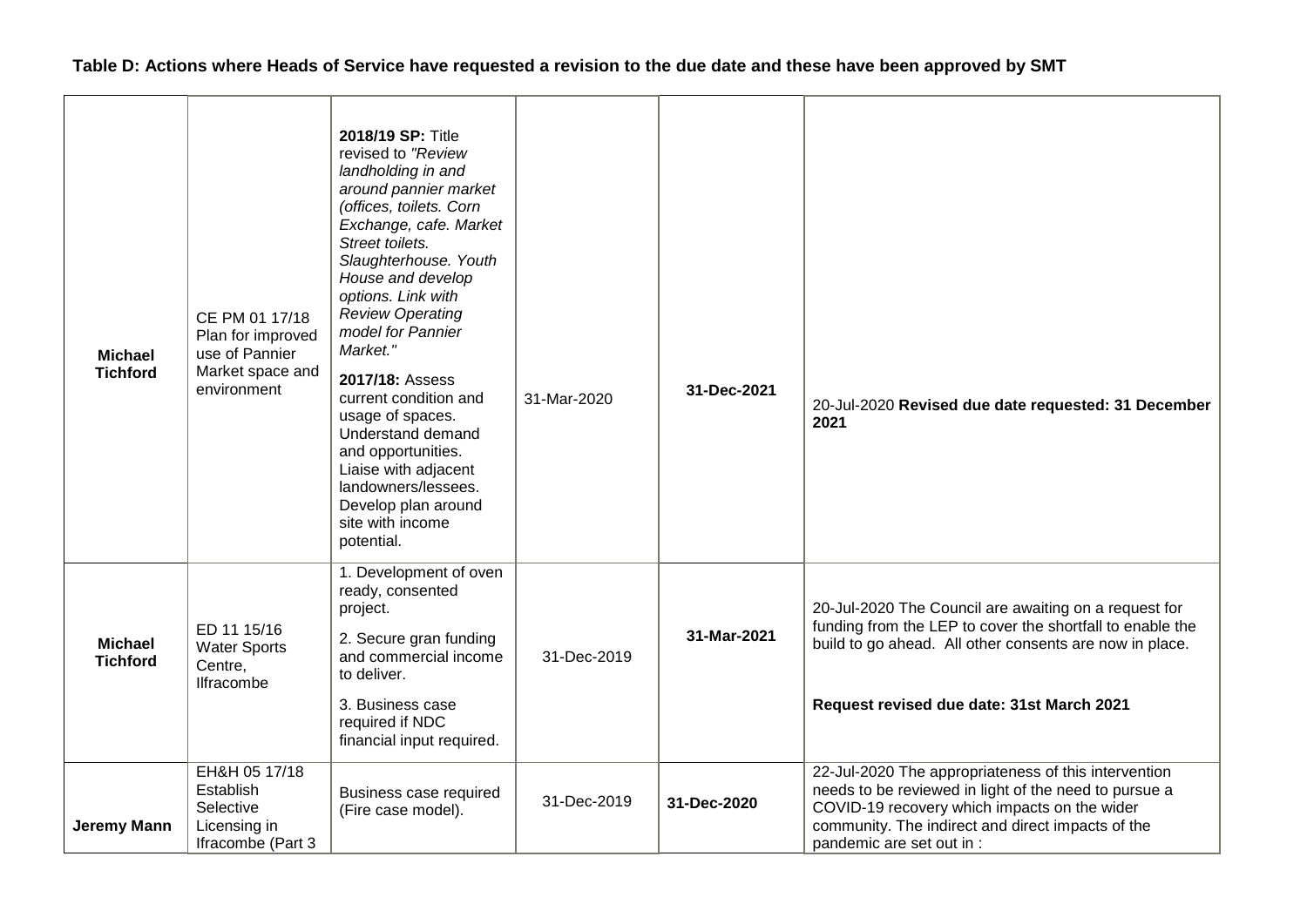|                    | Housing Act<br>2004)                                                                                                            |                                                                                                                                                                           |             |             | https://www.ljmu.ac.uk/~/media/phi-reports/2020-07-<br>direct-and-indirect-impacts-of-covid19-on-health-and-<br>wellbeing.pdf<br>Request change to widen the remit of this task and<br>extend the deadline to the 31 December 2020.      |
|--------------------|---------------------------------------------------------------------------------------------------------------------------------|---------------------------------------------------------------------------------------------------------------------------------------------------------------------------|-------------|-------------|------------------------------------------------------------------------------------------------------------------------------------------------------------------------------------------------------------------------------------------|
| Jeremy Mann        | EH&H L1 19/20<br>Increase the<br>capability of the<br>Licensing Service.                                                        | Review commissioning<br>arrangements through<br>the appointment of an<br>additional 0.5 FTE<br>Licensing Officer.                                                         | 31-Mar-2020 | 31-Oct-2020 | 22-Jul-2020 Closing date for applications 10th August.<br>See:<br>https://www.northdevon.gov.uk/jobs-and-<br>careers/current-vacancies/trainee-graduate-<br>environmental-health-practitioner/<br>Request extension to 31st October 2020 |
| <b>Jeremy Mann</b> | H 02 16/17 Works<br>in Default Policy<br>and procedures                                                                         | Develop policy and<br>understand necessary<br>internal resources<br>required to support new<br>processes and<br>procedures. Report to<br>Executive to adopt to<br>change. | 31-Oct-2019 | 30-Apr-2021 | 17-Jul-2020 This complex and extensive piece of work is<br>to be moved forward with the involvement of additional<br>resources.<br>Request revised due date: 30th April 2021                                                             |
| <b>Jon Triggs</b>  | O 03 16/17<br><b>Effective and</b><br>Coordinated<br>management of<br>the bus station                                           | External management<br>of the facility                                                                                                                                    | 31-Mar-2020 | 31-Dec-2020 | 07-Jul-2020 Discussions with Stagecoach are ongoing,<br>having been delayed by the impact of Covid-19.<br>Request extension to due date: 31 December 2020                                                                                |
| <b>Ken Miles</b>   | OS Crem 04<br>17/18 Upgrade<br>inadequate<br>storage facilities<br>and provide larger<br>memorial facilities<br>with option for | Build new storage with<br>road access in<br>bungalow gardens,<br>demolish old<br>garage/memorial<br>complex and build new<br>memorial rooms on<br>same footprint          | 31-Mar-2020 | 31-Jul-2021 | 17-Jul-2020 Specification delayed due to surveyor time<br>(COVID). Will be linked with proposed pet crematorium.<br>Request revised due date: 31 July 2021                                                                               |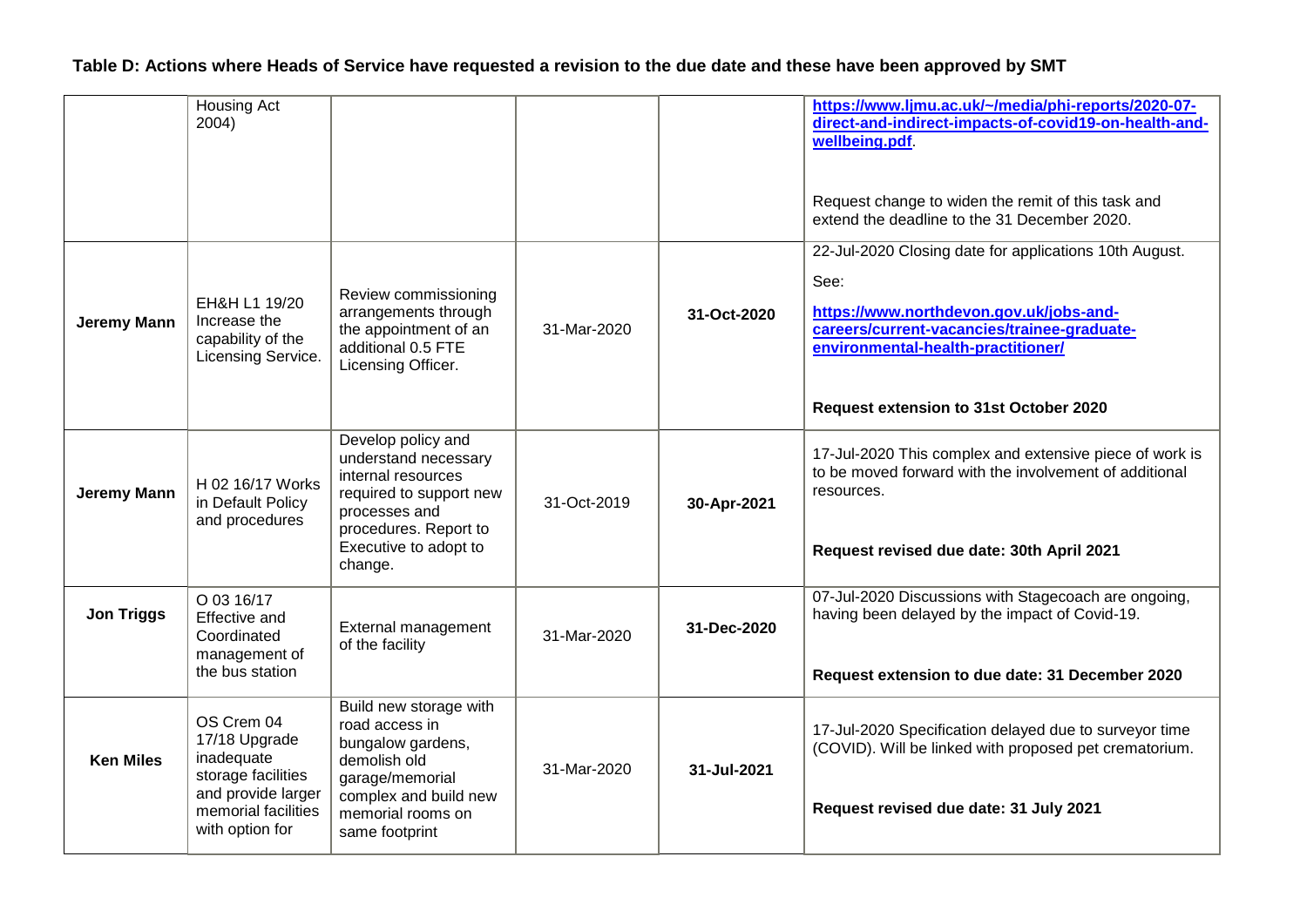|                                   | visitor restaurant<br>in future                                                                                          |                                                                                                                                                                                                                                 |             |             |                                                                                                                                                                                                                                                                                                                                                  |
|-----------------------------------|--------------------------------------------------------------------------------------------------------------------------|---------------------------------------------------------------------------------------------------------------------------------------------------------------------------------------------------------------------------------|-------------|-------------|--------------------------------------------------------------------------------------------------------------------------------------------------------------------------------------------------------------------------------------------------------------------------------------------------------------------------------------------------|
| <b>Ken Miles</b>                  | <b>OS W&amp;R 08</b><br>19/20 Vehicle<br><b>Wash Provision</b>                                                           | Investigate whether we<br>can increase resource<br>in vehicle washing<br>(under body/chassis<br>wash & Pressure<br>washers)                                                                                                     | 31-Mar-2020 | 31-Mar-2021 | 20-Jul-2020 P&T have confirmed there is sufficient<br>electrical and water provision for a new pressure washer.<br>I have instructed the workshop manager to get 3 quotes<br>(if above £5k).<br>Revised due date requested: 31 March 2021                                                                                                        |
| <b>Michael</b><br><b>Tichford</b> | P 01 16/17<br><b>Review Business</b><br>Processes for<br>Application<br>Determination<br>and S106<br>Agreements          | <b>Review Business</b><br>Processes for<br>Application<br>Determination and S106<br>Agreements to include<br>appropriate<br>arrangements with<br>internal and external<br>consultees (in<br>particular, DCC Legal<br>Services). | 31-Mar-2020 | 31-Dec-2020 | 20-Jul-2020 Good progress was being made leading up<br>to Covid19 with a project team established with the<br>support of the procurement officer. This needs to be re-<br>established as a priority due to the financial risk<br>associated with poor record keeping and management of<br>S106s.<br>Revised due date requested: 31 December 2020 |
| <b>Michael</b><br><b>Tichford</b> | P 07d 15/16 To<br>prepare<br>associated<br>supplementary<br>planning<br>documents,<br>including<br>development<br>briefs |                                                                                                                                                                                                                                 | 31-Mar-2020 | 31-Dec-2020 | 20-Jul-2020 Covid19 and remote working and resource<br>issues in the team have delayed the adoption of these<br>SPDs.<br>Revised due date requested: 31 December 2020.                                                                                                                                                                           |
| <b>Michael</b><br><b>Tichford</b> | P PBP 03 19/20<br>Housing<br>Infrastructure<br>Fund                                                                      | Funding for required<br>access to Westacott<br>site, allocated within LP                                                                                                                                                        | 31-Mar-2020 | 31-Mar-2021 | 20-Jul-2020 Land promoter declined to take up the HIF,<br>however, an approach has been agreed with DCC to<br>secure the funding.                                                                                                                                                                                                                |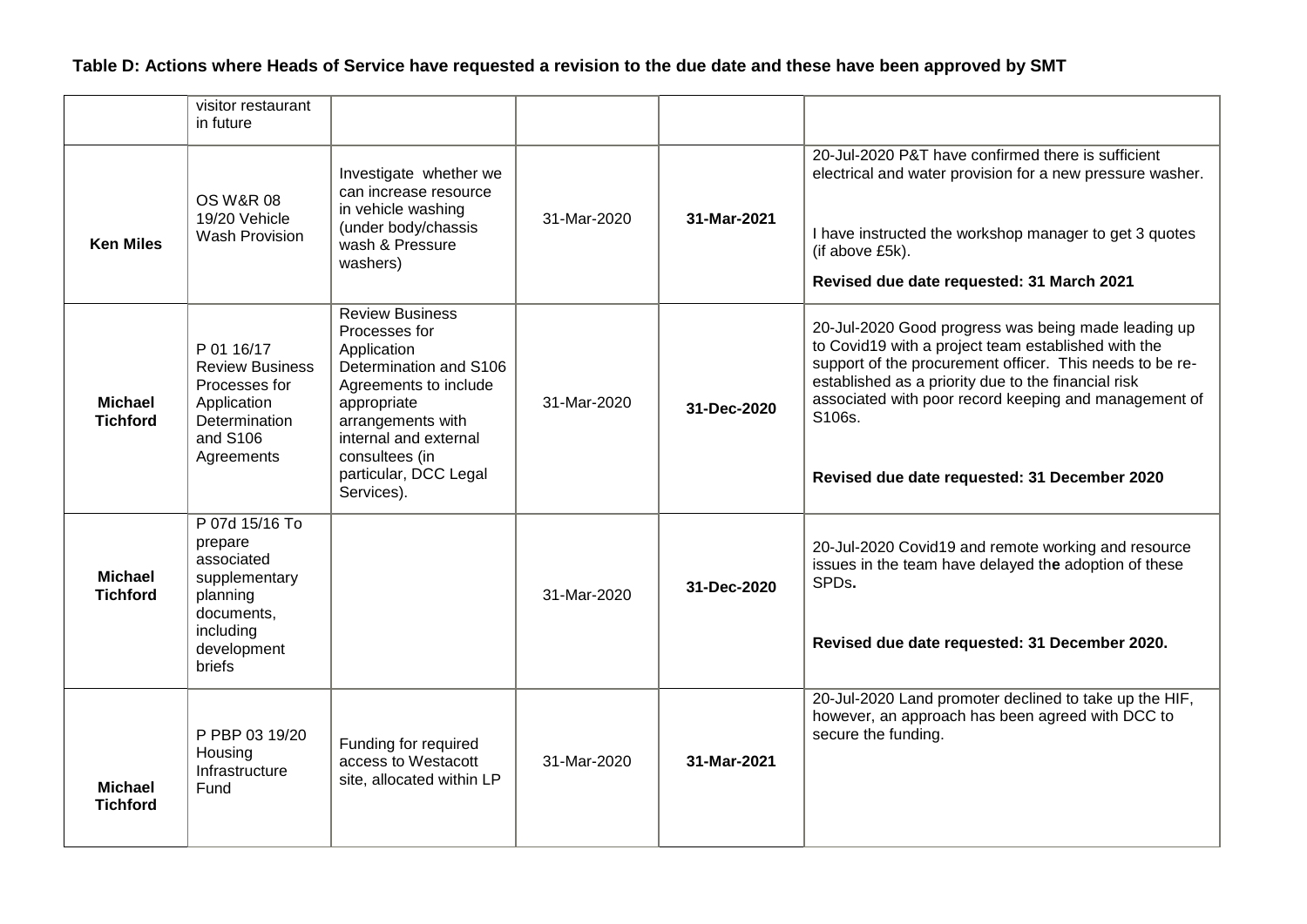|                            |                                                                                                 |                                                                                  |             |             | Revised due date requested: 31 March 2021                                                                                                                                                                                                                                                                                                                                                                              |
|----------------------------|-------------------------------------------------------------------------------------------------|----------------------------------------------------------------------------------|-------------|-------------|------------------------------------------------------------------------------------------------------------------------------------------------------------------------------------------------------------------------------------------------------------------------------------------------------------------------------------------------------------------------------------------------------------------------|
| Michael<br><b>Tichford</b> | P PBP 05 19/20<br>Sustainable<br>business led<br><b>Barnstaple Town</b><br>Centre<br>Management | Increase business<br>engagement with<br><b>BTCM. Possibly</b><br>reconsider BID. | 31-Dec-2019 | 31-Dec-2021 | 20-Jul-2020 Covid 19 and previous to that, development<br>of the Barnstaple Town Centre Vision and subsequently<br>the Future High Streets Fund bid have absorbed officer<br>time. This review will now be significantly delayed though<br>the impact of Covid19 on the local economy and<br>particularly the town centre may bring it back to the<br>forefront again.<br>Revised due date requested: 31 December 2021 |

#### **Table E: Outstanding Service Plan Actions (0)**

| Code       | <b>Description</b> | <b>Progress Bar</b> | Latest Note | <b>Original Due</b><br>Date | Due Date |
|------------|--------------------|---------------------|-------------|-----------------------------|----------|
| <b>NIL</b> |                    |                     |             |                             |          |

### **Table F: Key Performance Indicators : Last year's data + this year's results**

| <b>PI Code &amp; Short Name</b> | <b>Performance</b><br>Data Q1<br>2018/19 &<br>2019/20 | <b>Performance</b><br>Data Q2<br>2018/19 &<br>2019/20 | Performance<br>Data Q3<br>2018/19 &<br>2019/20 | Performance<br>Data Q4<br>$2018/19$ &<br>2019/20 | <b>Year End</b><br>Target | <b>Year End</b><br><b>Result</b> | <b>Current</b><br>Target | Latest Note &<br><b>History</b> |  |  |  |
|---------------------------------|-------------------------------------------------------|-------------------------------------------------------|------------------------------------------------|--------------------------------------------------|---------------------------|----------------------------------|--------------------------|---------------------------------|--|--|--|
| <b>Planning</b>                 |                                                       |                                                       |                                                |                                                  |                           |                                  |                          |                                 |  |  |  |
|                                 | 42                                                    | 58                                                    | 100                                            | 146                                              |                           | 146                              |                          |                                 |  |  |  |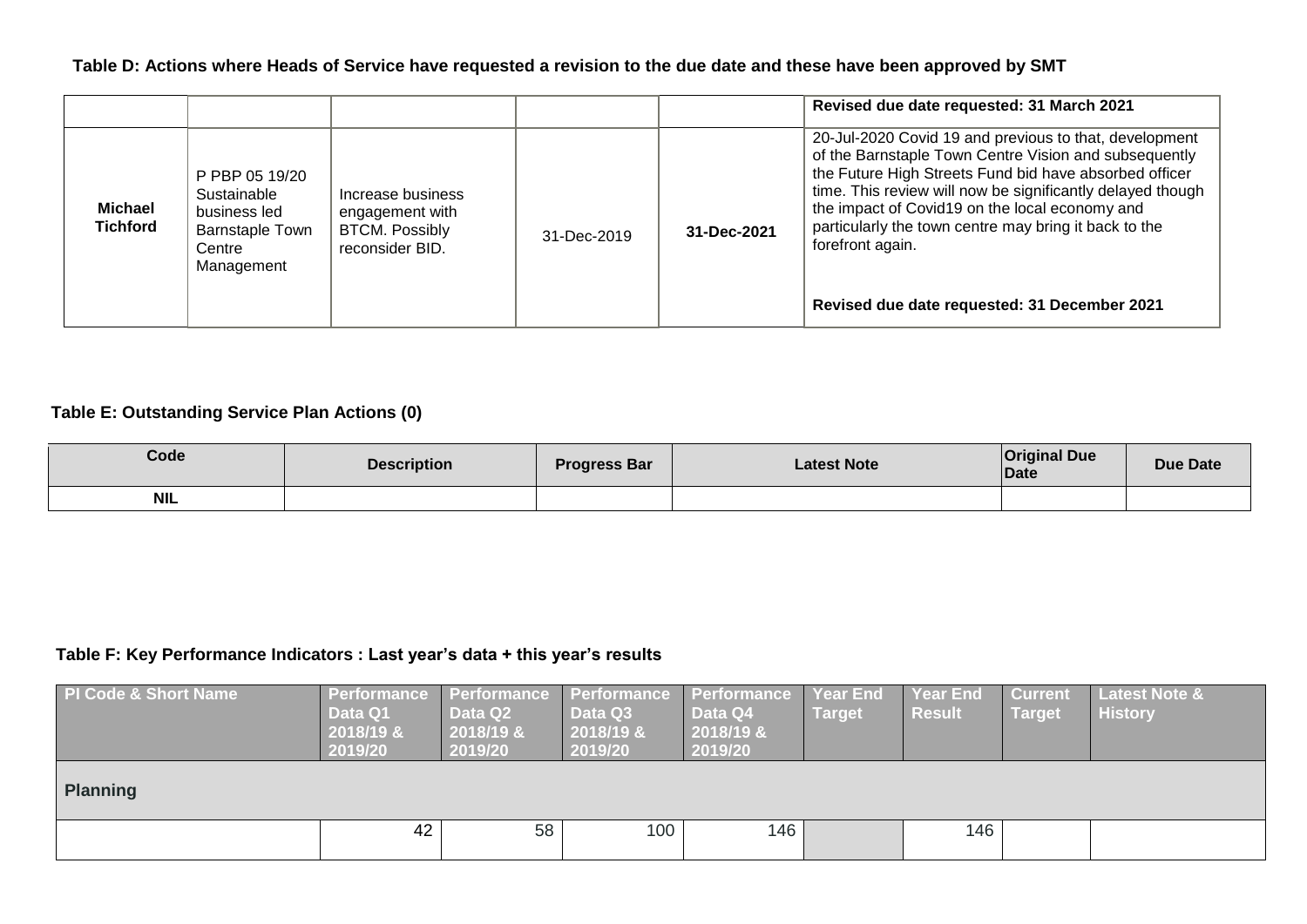| NI 155 Number of affordable                                     | 28    | 45    | 74    | 178   |       | 178   |       |  |
|-----------------------------------------------------------------|-------|-------|-------|-------|-------|-------|-------|--|
| homes delivered (cumulative <sup>1</sup> )                      |       |       |       |       |       |       |       |  |
| NI 157a Percentage of major<br>applications processed within 13 | 61    | 100   | 85    | 100   | 45    | 86.5  | 45    |  |
| weeks                                                           | 83    | 90    | 100   | 100   |       | 93.25 |       |  |
| NI 157b Percentage of minor<br>planning applications processed  | 95    | 97    | 98    | 100   |       | 98.75 | 75    |  |
| within 8 weeks                                                  | 91    | 95.19 | 96.6  | 95    |       | 94.45 |       |  |
| NI 157c Percentage of other                                     | 98    | 99    | 99    | 98    | 85    | 98.5  |       |  |
| applications processed within 8<br>weeks                        | 95    | 95.68 | 94.1  | 96    | 85    | 95.2  | 85.00 |  |
| <b>Waste &amp; Recycling</b>                                    |       |       |       |       |       |       |       |  |
| L82(i) Total percentage                                         | 49.16 | 48.02 | 42.6  | 41.8  |       |       |       |  |
| domestic waste recycled                                         | 50.91 | 50.77 | 47.78 | 46.07 |       |       | 46.00 |  |
| <b>Finance</b>                                                  |       |       |       |       |       |       |       |  |
| BV8 Percentage of invoices                                      | 97.39 | 93.13 | 95.99 | 97.28 | 97.00 | 95.95 |       |  |
| paid on time                                                    | 96.52 | 95.76 | 95.7  | 95.70 | 97.00 | 95.92 | 97.00 |  |
|                                                                 | 28.81 | 56.14 | 82.98 | 97.07 | 98.00 | 97.07 |       |  |
| BV9 Percentage of Council Tax<br>collected                      | 28.59 | 55.63 | 82.33 | 96.81 | 98.00 | 96.81 | 97.50 |  |
| BV78a (M) Speed of processing<br>- new Housing Benefit/Council  | 23.2  | 24.7  | 19.6  | 16.9  | 28.00 | 21.1  |       |  |
| <b>Tax Benefit claims</b>                                       | 21.5  | 17.3  | 17.8  | 21.3  | 28.00 | 19.5  | 28.0  |  |
| BV10 Percentage of Non-                                         | 32.14 | 57.31 | 81.89 | 97.04 | 99.05 | 97.04 |       |  |
| domestic Rates Collected                                        | 31.96 | 57.45 | 81.30 | 97.07 | 99.05 | 97.07 | 99.05 |  |

 $\overline{a}$ 

<sup>&</sup>lt;sup>1</sup> NI 155 changed from Gross to Cumulative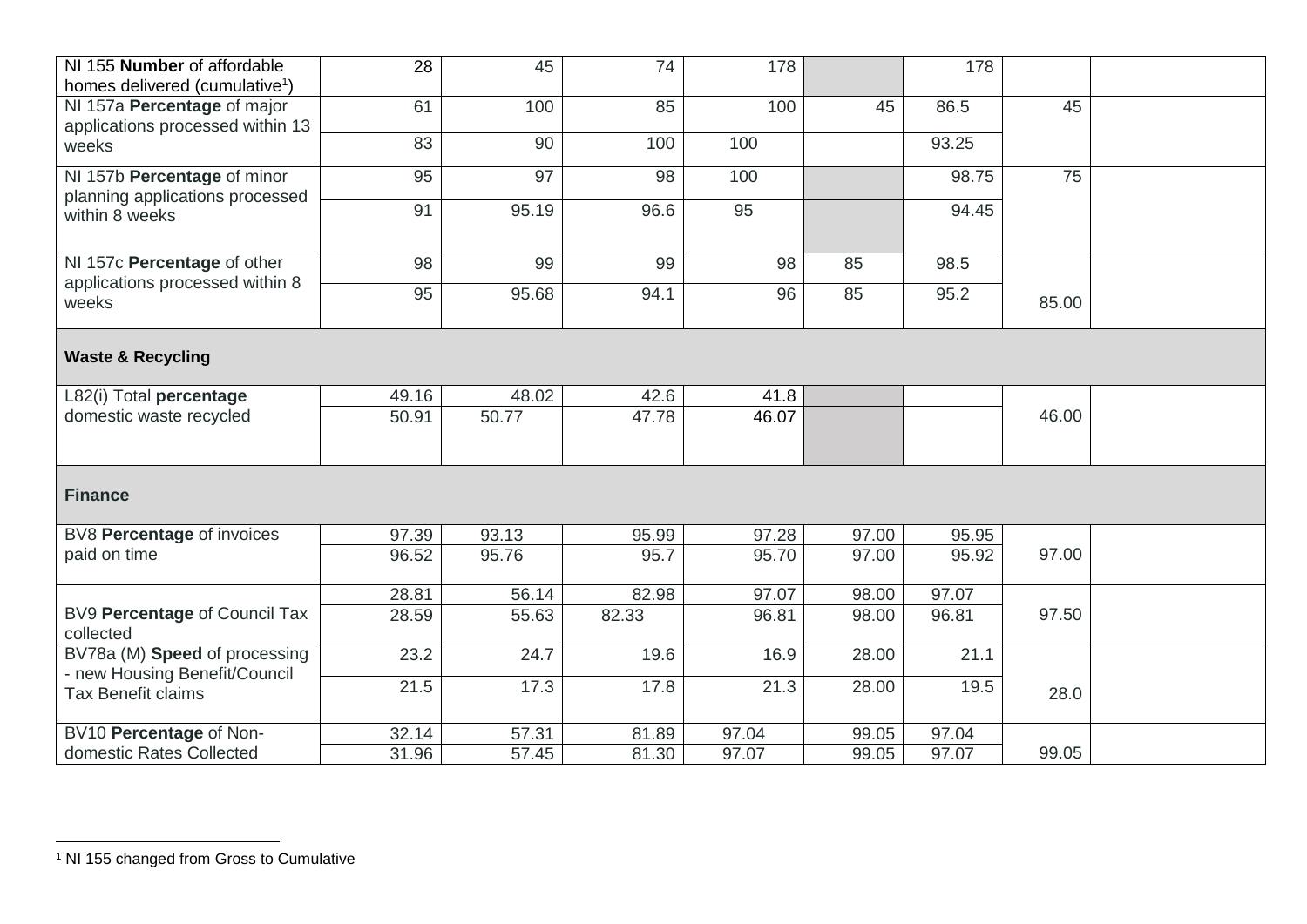| <b>PI Code &amp; Short Name</b>                         | Performance<br>Data Q1<br>2018/19 &<br>2019/20 | Performance<br>Data Q2<br>2018/19 &<br>2019/20 | <b>Performance</b><br>Data Q3<br>2018/19 &<br>2019/20 | <b>Performance</b><br>Data Q4<br>2018/19 &<br>2019/20 | <b>Year End</b><br><b>Target</b> | <b>Year End</b><br><b>Result</b> | <b>Current</b><br><b>Target</b> | <b>Latest Note &amp;</b><br><b>History</b> |
|---------------------------------------------------------|------------------------------------------------|------------------------------------------------|-------------------------------------------------------|-------------------------------------------------------|----------------------------------|----------------------------------|---------------------------------|--------------------------------------------|
| <b>Property &amp; Technical</b>                         |                                                |                                                |                                                       |                                                       |                                  |                                  |                                 |                                            |
| L728 Percentage of the gross                            | 95.40                                          | 95.40                                          | 95.40                                                 | 95.40                                                 |                                  |                                  |                                 |                                            |
| internal area of the investment<br>estate currently let | 95.21                                          | 98.26                                          | 98.26                                                 | 98.26                                                 |                                  |                                  |                                 |                                            |
| L168 Income per car park P&D                            |                                                |                                                |                                                       |                                                       |                                  |                                  |                                 |                                            |
| ticket                                                  | <b>July £1.72</b>                              | Sept £1.71                                     | Dec £1.59                                             | April £1.69                                           |                                  |                                  |                                 |                                            |
|                                                         | June £1.69                                     | Sept £1.74                                     | Dec £1.62                                             | March £1.41                                           |                                  |                                  | 1.78                            |                                            |

| PI Code & Short Name                                       | <b>Performance</b><br>Data Q<br>2018/19 &<br>2019/2020 | <b>Performance</b><br>Data Q2<br>2018/19 &<br>2019/20 | <b>Performance</b><br>Data Q3<br>2018/19 &<br>2019/20 | <b>Performance</b><br>Data Q4<br>2018/19 &<br>2019/20 | Year<br><b>End</b><br><b>Target</b> | Year<br><b>End</b><br><b>Result</b> | <b>Current</b><br><b>Target</b> | <b>Latest Note &amp;</b><br><b>History</b> |
|------------------------------------------------------------|--------------------------------------------------------|-------------------------------------------------------|-------------------------------------------------------|-------------------------------------------------------|-------------------------------------|-------------------------------------|---------------------------------|--------------------------------------------|
| <b>Building Control</b>                                    |                                                        |                                                       |                                                       |                                                       |                                     |                                     |                                 |                                            |
| L300 Building Regulation Full                              | 99                                                     | 97                                                    | 96                                                    | 97                                                    | 95%                                 | 97.25%                              | 95%                             |                                            |
| Plan applications determined in<br>2 months                | 99                                                     | 96                                                    | 100                                                   | 100                                                   | 95%                                 | 98.75%                              |                                 |                                            |
| L301 Building Regulation<br>Applications examined within 3 | 95                                                     | 92                                                    | 87                                                    | 89                                                    | 95%                                 | 90.75%                              | 95%                             |                                            |
| weeks                                                      | 84                                                     | 90                                                    | 98                                                    | 99                                                    | 95%                                 | 92.75%                              |                                 |                                            |
| L302 Average time to first<br>response (Days)              |                                                        |                                                       |                                                       |                                                       |                                     |                                     |                                 |                                            |
|                                                            | 11                                                     | 13                                                    | 12                                                    | 12                                                    | 10                                  | 12                                  | 10                              |                                            |
|                                                            | 12                                                     | 10                                                    | 8                                                     | $\overline{7}$                                        | 10                                  | 9                                   |                                 |                                            |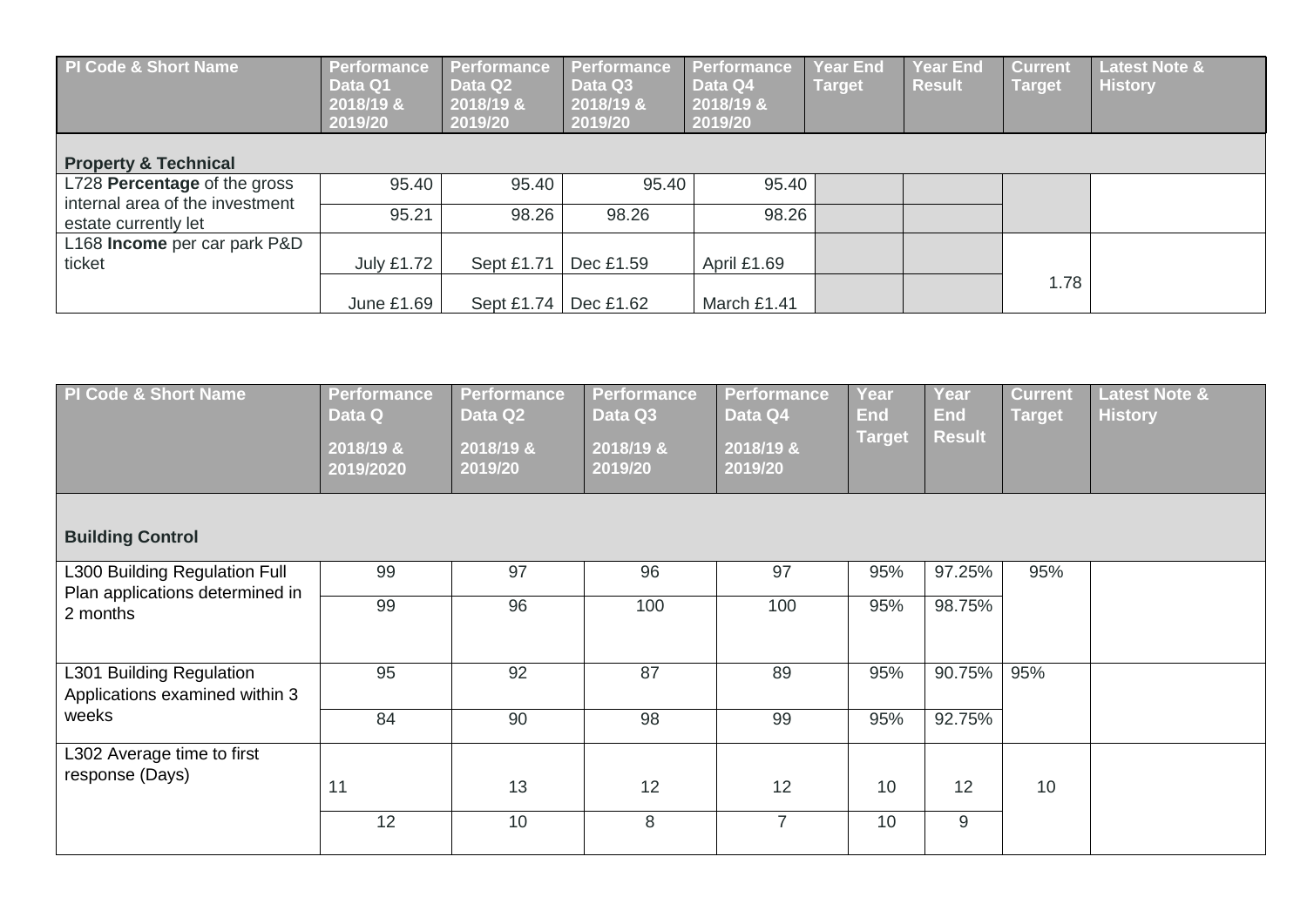| PI Code & Short Name<br><b>Customer Services &amp; Communications</b> | <b>Performance</b><br>Data Q<br>2018/19 &<br>2019/2020 | Performance<br>Data Q2<br>2018/19 &<br>2019/20 | Performance<br>Data Q3<br>2018/19 &<br>2019/20 | <b>Performance</b><br>Data Q4<br>2018/19 &<br>2019/20 | Year<br>End<br>Target | Year<br><b>End</b><br><b>Result</b> | <b>Current</b><br><b>Target</b> | <b>Latest Note &amp;</b><br><b>History</b> |
|-----------------------------------------------------------------------|--------------------------------------------------------|------------------------------------------------|------------------------------------------------|-------------------------------------------------------|-----------------------|-------------------------------------|---------------------------------|--------------------------------------------|
|                                                                       |                                                        |                                                |                                                |                                                       |                       |                                     |                                 |                                            |
| L999 Feedback Customer<br>Satisfaction %                              | 57%                                                    | 50%                                            | 38%                                            | 39%                                                   | 50%                   | 46%                                 |                                 |                                            |
|                                                                       | 57%                                                    | 49%                                            | 40%                                            | 59%                                                   | 50%                   | 51%                                 | 50%                             |                                            |
| <b>L997 Customer Service</b><br>Satisfaction %                        | 95%                                                    | 91%                                            | 98%                                            | 94%                                                   | 90%                   | 94.5%                               |                                 |                                            |
|                                                                       | 95%                                                    | 92%                                            | 93%                                            | 93%                                                   | 90%                   | 93%                                 | 90%                             |                                            |
| L998 Media Satisfaction %<br>Annual                                   |                                                        |                                                |                                                |                                                       |                       |                                     |                                 |                                            |
|                                                                       | Annual                                                 |                                                |                                                |                                                       | 90%                   | 100%                                | 90%                             |                                            |

| <b>Environmental Health &amp; Housing</b>                                   |       |       |       |       |      |       |      |                       |
|-----------------------------------------------------------------------------|-------|-------|-------|-------|------|-------|------|-----------------------|
|                                                                             | 137   | 288   | 472   | 636   | 664  | 636   |      |                       |
| LEHH014 Food Hygiene<br><b>Interventions Completed</b>                      | 91    | 301   | 457   | 796   | 892  | 796   |      |                       |
| LEHH015 Percentage of Food<br><b>Hygiene Due Interventions</b><br>Completed | 26%   | 69.9% | 63.5% | 95.8% | 100% | 95.8% | 100  |                       |
|                                                                             | 10.2% | 43.8% | 66.3% | 88.7% | 100% | 88.7% |      |                       |
| LEHH016 Housing Options -                                                   | 130   | 123   | 188   | 191   |      | 632   | Data | Qtr 4: 115 Prevention |
| <b>Number</b> of Homelessness<br><b>Prevented &amp; Relieved</b>            | 162   | 165   | 113   | 166   |      | 606   | only | 51<br>Relief          |
|                                                                             |       |       |       |       |      |       |      |                       |